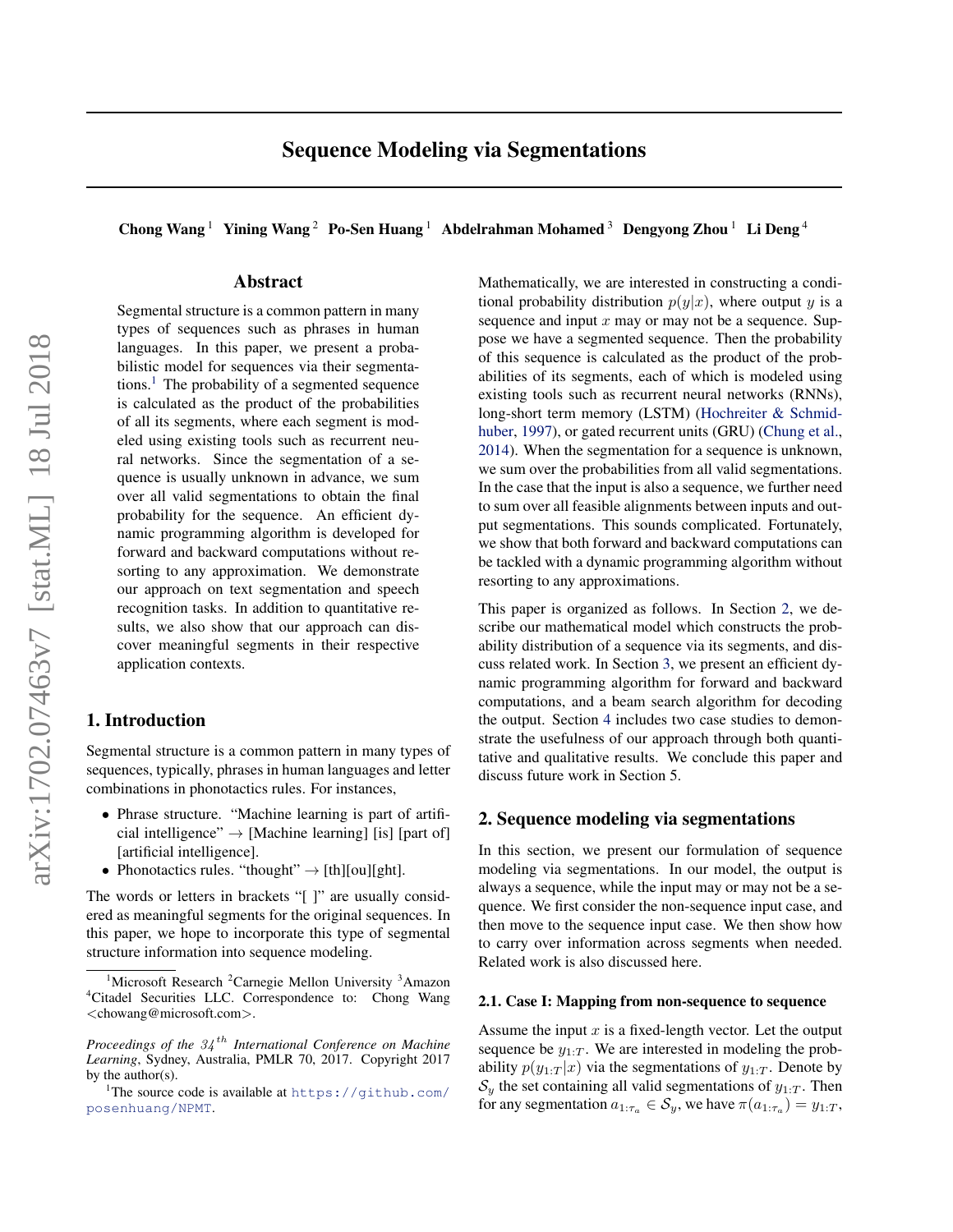<span id="page-1-0"></span>

Figure 1. For Section [2.1.](#page-0-0) Given output  $y_{1:3}$  and its segmentation  $a_1 = \{y_1, \$\}$  and  $a_2 = \{y_2, y_3, \$\}$ , input x controls the initial states of both segments. Note that  $\pi(a_{1:t-1})$  is omitted here.

where  $\pi(\cdot)$  is the concatenation operator and  $\tau_a$  is the number of segments in this segmentation. For example, let  $T = 5$  and  $\tau_a = 3$ . Then one possible  $a_{1:\tau_a}$  could be like  $a_{1:\tau_a} = \{\{y_1, \$\}, \{y_2, y_3, \$\}, \{y_4, y_5, \$\}\}\,$ , where  $\$$  denotes the end of a segment. Note that symbol \$ will be ignored in the concatenation operator  $\pi(\cdot)$ . Empty segments, those containing only \$, are *not* permitted in our setting. Note that while the number of distinct segments for a length- $T$ sequence is  $O(T^2)$ , the number of distinct segmentations, that is,  $|\mathcal{S}_y|$ , is exponentially large.

Since the segmentation is unknown in advance, the probability of the sequence  $y_{1:T}$  is defined as the sum of the probabilities from all the segmentations in  $S_y$ ,

$$
p(y_{1:T}|x) \triangleq \sum_{a_{1:\tau_a} \in S_y} p(a_{1:\tau_a}|x)
$$
  
= 
$$
\sum_{a_{1:\tau_a} \in S_y} \prod_{t=1}^{\tau_a} p(a_t|x, \pi(a_{1:t-1})),
$$
 (1)

where  $p(a_{1:\tau_a}|x)$  is the probability for segmentation  $a_{1:\tau_a}$ given input x, and  $p(a_t|x, \pi(a_{1:t-1}))$  is the probability for segment  $a_t$  given input x and the concatenation of all previous segments  $\pi(a_{1:t-1})$ . Figure 1 illustrates a possible relationship between x and  $y_{1:T}$  given one particular segmentation. We choose to model the segment probability  $p(a_t|x, \pi(a_{1:t-1}))$  using recurrent neural networks (RNNs), such as LSTM or GRU, with a softmax probability function. Input x and concatenation  $\pi(a_{1:t-1})$  determine the initial state for this RNN. (All segments' RNNs share the same network parameters.) However, since  $|\mathcal{S}_y|$ is exponentially large, Eq. 1 cannot be directly computed. We defer the computational details to Section [3.](#page-2-0)

### 2.2. Case II: Mapping from sequence to sequence

Now we assume the input is also a sequence  $x_{1:T'}$  and the output remains as  $y_{1:T}$ . We make a *monotonic* alignment assumption—each input element  $x_t$  emits one segment  $a_t$ , which is then concatenated as  $\pi(a_{1:T})$  to obtain  $y_{1:T}$ . Different from the case when the input is not a sequence, we allow empty segments in the emission, i.e.,  $a_t = \{\$\}$  for



Figure 2. For Section 2.2. SWAN emits one particular segmentation of  $y_{1:T}$  with  $x_1$  waking (emits  $y_1$ ) and  $x_4$  waking (emits  $y_2$ ) and  $y_3$ ) while  $x_2$ ,  $x_3$  and  $x_5$  sleeping. SWAN needs to consider all valid segmentations like this for  $y_{1:T}$ .

some t, such that any segmentation of  $y_{1:T}$  will always consist of exactly  $T'$  segments with possibly some empty ones. In other words, all valid segmentations for the output is in set  $\mathcal{S}_y \triangleq \{a_{1:T'} : \pi(a_{1:T'}) = y_{1:T} \}$ . Since an input element can choose to emit an empty segment, we name this particular method as "Sleep-WAke Networks" (SWAN). See Figure 2 for an example of the emitted segmentation of  $y_{1:T}$ .

Again, as in Eq. 1, the probability of the sequence  $y_{1:T}$  is defined as the sum of the probabilities of all the segmentations in  $S_y$ ,

$$
p(y_{1:T}|x_{1:T'}) \triangleq \sum_{a_{1:T'} \in S_y} \prod_{t=1}^{T'} p(a_t|x_t, \pi(a_{1:t-1})), \quad (2)
$$

where  $p(a_t|x_t, \pi(a_{1:t-1}))$  is the probability of segment  $a_t$ given input element  $x_t$  and the concatenation of all previous segments  $\pi(a_{1:t-1})$ . In other words, input element  $x_t$ emits segment  $a_t$ . Again this segment probability can be modeled using an RNN with a softmax probability function with  $x_t$  and  $\pi(a_{1:t-1})$  providing the information for the initial state. The number of possible segments for  $y_{1:T}$ is  $O(T'T^2)$ . Similar to Eq. 1, a direct computation of Eq. 2 is not feasible since  $|S_{y}|$  is exponentially large. We address the computational details in Section [3.](#page-2-0)

### 2.3. Carrying over information across segments

Note that we do not assume that the segments in a segmentation are conditionally independent. Take Eq. 2 as an example, the probability of a segment  $a_t$  given  $x_t$  is defined as  $p(a_t|x_t, \pi(a_{1:t-1}))$ , which also depends on the concatenation of all previous segments  $\pi(a_{1:t-1})$ . We take an approach inspired by the sequence transducer [\(Graves,](#page-8-0) [2012\)](#page-8-0) to use a separate RNN to model  $\pi(a_{1:t-1})$ . The hidden state of this RNN and input  $x_t$  are used as the initial state of the RNN for segment  $a_t$ . (We simply add them together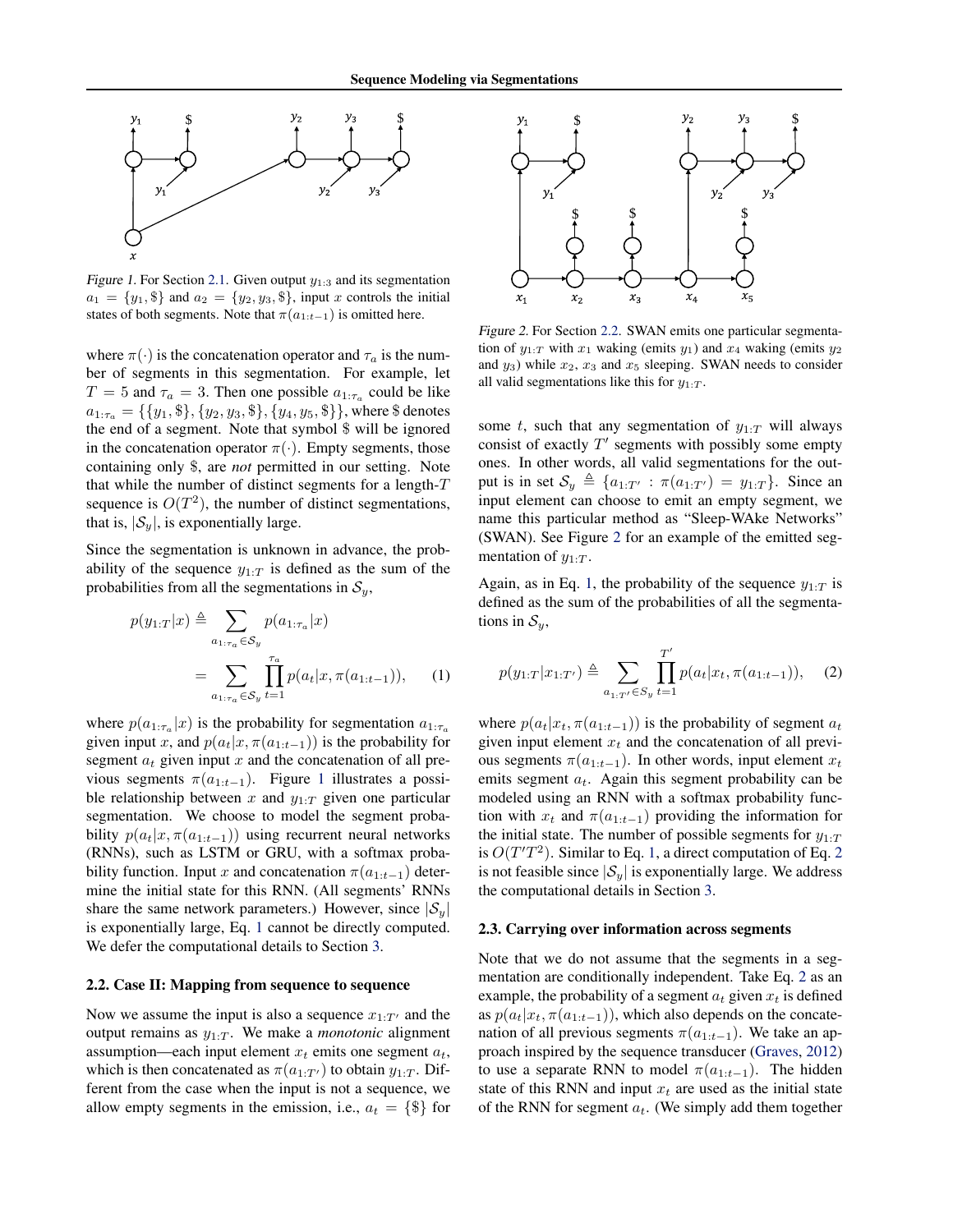<span id="page-2-0"></span>

Figure 3. For Section [2.3.](#page-1-0) SWAN carries over information across segments using a separate RNN. Here the segments are  $a_{t-2}$  =  $\{y_{j-1}, \$\}, a_{t-1} = \{\$\}$  and  $a_t = \{y_j, y_{j+1}, \$\}$  emitted by input elements  $x_{t-2}$ ,  $x_{t-1}$  and  $x_t$  respectively.

in our speech recognition experiment.) This allows all previous emitted outputs to affect this segment  $a_t$ . Figure 3 illustrates this idea. The significance of this approach is that it still permits the exact dynamic programming algorithm as we will describe in Section 3.

## 2.4. Related work

Our approach, especially SWAN, is inspired by connectionist temporal classification (CTC) [\(Graves et al.,](#page-8-0) [2006\)](#page-8-0) and the sequence transducer [\(Graves,](#page-8-0) [2012\)](#page-8-0). CTC defines a distribution over the output sequence that is not longer than the input sequence. To appropriate map the input to the output, CTC marginalizes out all possible alignments using dynamic programming. Since CTC does not model the interdependencies among the output sequence, the sequence transducer introduces a separate RNN as a prediction network to bring in output-output dependency, where the prediction network works like a language model.

SWAN can be regarded as a generalization of CTC to allow segmented outputs. Neither CTC nor the sequence transducer takes into account segmental structures of output sequences. Instead, our method constructs a probabilistic distribution over output sequences by marginalizing all valid segmentations. This introduces additional nontrivial computational challenges beyond CTC and the sequence transducer. When the input is also a sequence, our method then marginalizes the alignments between the input and the output segmentations. Since outputs are modeled with segmental structures, our method can be applied to the scenarios where the input is not a sequence or the input length is shorter than the output length, while CTC cannot. When we need to carry information across segments, we borrow the idea of the sequence transducer to use a separate RNN. Although it is suspected that using a separate RNN could result in a loosely-coupled model [\(Graves,](#page-8-0) [2013;](#page-8-0) [Jaitly et al.,](#page-8-0)

[2016\)](#page-8-0) that might hinder the performance, we do not find it to be an issue in our approach. This is perhaps due to our use of the output segmentation—the hidden states of the separate RNN are not directly used for prediction but as the initial states of the RNN for the segments, which strengthens their dependencies on each other.

SWAN itself is most similar to the recent work on the neural transducer [\(Jaitly et al.,](#page-8-0) [2016\)](#page-8-0), although we start with a different motivation. The motivation of the neural transducer is to allow incremental predictions as input streamingly arrives, for example in speech recognition. From the modeling perspective, it also assumes that the output is decomposed into several segments and the alignments are unknown in advance. However, its assumption that hidden states are carried over across the segments prohibits exact marginalizing all valid segmentations and alignments. So they resorted to find an approximate "best" alignment with a dynamic programming-like algorithm during training or they might need a separate GMM-HMM model to generate alignments in advance to achieve better results. Otherwise, without carrying information across segments results in sub-optimal performance as shown in [Jaitly et al.](#page-8-0) [\(2016\)](#page-8-0). In contrast, our method of connecting the segments described in Section [2.3](#page-1-0) preserves the advantage of exact marginalization over all possible segmentations and alignments while still allowing the previous emitted outputs to affect the states of subsequent segments. This allows us to obtain a comparable good performance without using an additional alignment tool.

Another closely related work is the online segment to segment neural transduction [\(Yu et al.,](#page-9-0) [2016\)](#page-9-0). This work treats the alignments between the input and output sequences as latent variables and seeks to marginalize them out. From this perspective, SWAN is similar to theirs. However, our work explicitly takes into account output segmentations, extending the scope of its application to the case when the input is not a sequence. Our work is also related to semi-Markov conditional random fields [\(Sarawagi & Co](#page-8-0)[hen,](#page-8-0) [2004\)](#page-8-0), segmental recurrent neural networks [\(Kong](#page-8-0) [et al.,](#page-8-0) [2015\)](#page-8-0) and segmental hidden dynamic model [\(Deng](#page-8-0) [& Jaitly,](#page-8-0) [2015\)](#page-8-0), where the segmentation is applied to the input sequence instead of the output sequence.

## 3. Forward, backward and decoding

In this section, we first present the details of forward and backward computations using dynamic programming. We then describe the beam search decoding algorithm. With these algorithms, our approach becomes a standalone loss function that can be used in many applications. Here we focus on developing the algorithm for the case when the input is a sequence. When the input is not a sequence, the corresponding algorithms can be similarly derived.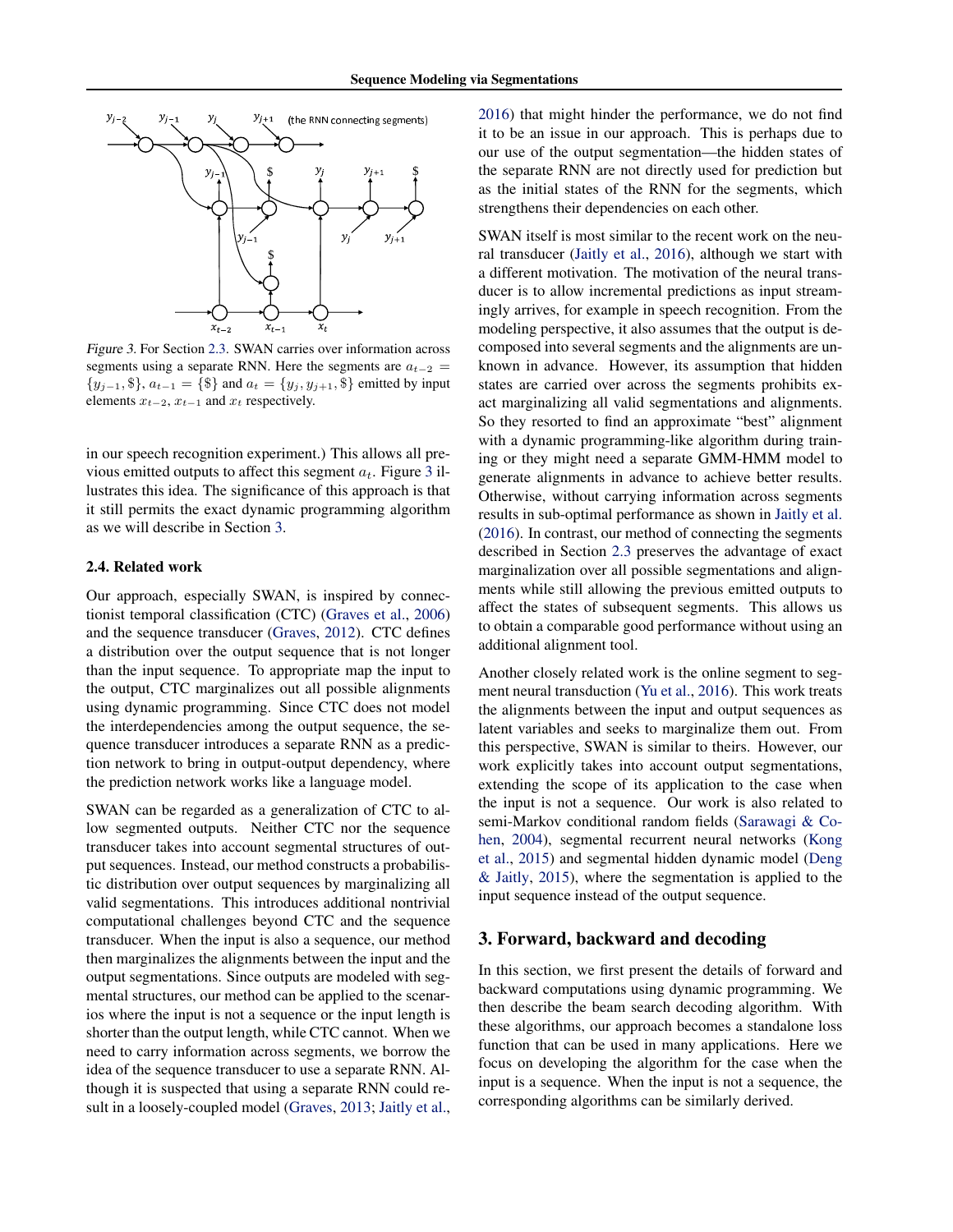#### <span id="page-3-0"></span>3.1. Forward and backward propagations

Forward. Consider calculating the result for Eq. [2.](#page-1-0) We first define the forward and backward probabilities, $<sup>2</sup>$ </sup>

$$
\alpha_t(j) = p(y_{1:j}|x_{1:t}), \beta_t(j) = p(y_{j+1:T}|x_{t+1:T'}, y_{1:j}),
$$

where forward  $\alpha_t(j)$  represents the probability that input  $x_{1:t}$  emits output  $y_{1:t}$  and backward  $\beta_t(j)$  represents the probability that input  $x_{t+1:T'}$  emits output  $y_{j+1:T}$ . Using  $\alpha_t(j)$  and  $\beta_t(j)$ , we can verify the following, for any  $t =$  $0, 1, ..., T',$ 

$$
p(y_{1:T}|x_{1:T'}) = \sum_{j=0}^{T} \alpha_t(j)\beta_t(j),
$$
 (3)

where the summation of j from 0 to  $T$  is to enumerate all possible two-way partitions of output  $y_{1:T}$ . A special case is that  $p(y_{1:T} | x_{1:T'}) = \alpha_{T'}(T) = \beta_0(0)$ . Furthermore, we have following dynamic programming recursions according to the property of the segmentations,

$$
\alpha_t(j) = \sum_{j'=0}^j \alpha_{t-1}(j') p(y_{j'+1:j}|x_t), \tag{4}
$$

$$
\beta_t(j) = \sum_{j'=j}^{T} \beta_{t+1}(j') p(y_{j+1:j'} | x_{t+1}), \tag{5}
$$

where  $p(y_{j'+1:j}|x_t)$  is the probability of the segment  $y_{j'+1:j}$  emitted by  $x_t$  and  $p(y_{j+1:j'}|x_{t+1})$  is similarly defined. When  $j = j'$ , notation  $y_{j+1:j'}$  indicates an empty segment with previous output as  $y_{1:j}$ . For simplicity, we omit the notation for those previous outputs, since it does not affect the dynamic programming algorithm. As we discussed before,  $p(y_{j'+1:j}|x_t)$  is modeled using an RNN with a softmax probability function. Given initial conditions  $\alpha_0(0) = 1$  and  $\beta_{T'}(T) = 1$ , we can efficiently compute the probability of the entire output  $p(y_{1:T} | x_{1:T'})$ .

Backward. We only show how to compute the gradient w.r.t  $x_t$  since others can be similarly derived. Given the representation of  $p(y_{1:T} | x_{1:T})$  in Eq. 3 and the dynamic programming recursion in Eq. 4, we have

$$
\frac{\partial \log p(y_{1:T} | x_{1:T'})}{\partial x_t} = \sum_{j'=0}^T \sum_{j=0}^{j'} w_t(j,j') \frac{\partial \log p(y_{j+1:j'} | x_t)}{\partial x_t},\tag{6}
$$

where  $w_t(j, j')$  is defined as

$$
w_t(j,j') \triangleq \alpha_{t-1}(j)\beta_t(j')\frac{p(y_{j+1:j'}|x_t)}{p(y_{1:T}|x_{1:T'})}.
$$
 (7)

Thus, the gradient w.r.t.  $x_t$  is a weighted linear combination of the contributions from related segments.

More efficient computation for segment probabilities. The forward and backward algorithms above assume that all segment probabilities,  $\log p(y_{j+1:j'}|x_t)$  as well as their gradients  $\frac{\partial \log p(y_{j+1:j'}|x_t)}{\partial x_i}$  $\frac{y_{j+1:j'}|x_t)}{\partial x_t}$ , for  $0 \leq j \leq j' \leq T$  and  $0 \le t \le T'$ , are already computed. There are  $O(T'T^2)$  of such segments. And if we consider each recurrent step as a unit of computation, we have the computational complexity as  $O(T'T^3)$ . Simply enumerating everything, although parallelizable for different segments, is still expensive.

We employ two additional strategies to allow more efficient computations. The first is to limit the maximum segment length to be L, which reduces the computational complexity to  $O(T'TL<sup>2</sup>)$ . The second is to explore the structure of the segments to further reduce the complexity to  $O(T'TL)$ . This is an important improvement, without which we find the training would be extremely slow.

The key observation for the second strategy is that the computation for the longest segment can be used to cover those for the shorter ones. First consider forward propagation with  $j$  and  $t$  fixed. Suppose we want to compute  $\log p(y_{j+1:j'}|x_t)$  for any  $j' = j, ..., j + L$ , which contains  $L+1$  segments, with the length ranging from 0 to L. In order to compute for the longest segment  $\log p(y_{j+1:j+L}|x_t)$ , we need the probabilities for  $p(y = y_{j+1}|x_t, h_0)$ ,  $p(y =$  $y_{j+2}|y_{j+1}, x_t, h_1$ , ...,  $p(y = y_{j+L}|y_{j+L-1}, x_t, h_{L-1})$  and  $p(y = \$|y_{j+L}, x_t, h_L)$ , where  $h_l, l = 0, 1, ..., L$ , are the recurrent states. Note that this process also gives us the probability distributions needed for the shorter segments when  $j' = j, ..., j + L - 1$ . For backward propagation, we observe that, from Eq. 6, each segment has its own weight on the contribution to the gradient, which is  $w_t(j, j')$  for  $p(y_{j+1:j'}|x_t), j' = j, ..., j + L$ . Thus all we need is to assign proper weights to the corresponding gradient entries for the longest segment  $y_{j+1:j+L}$  in order to integrate the contributions from the shorter ones. Figure [4](#page-4-0) illustrates the forward and backward procedure.

#### 3.2. Beam search decoding

Although it is possible compute the output sequence probability using dynamic programming during training, it is impossible to do a similar thing during decoding since the output is unknown. We thus resort to beam search. The beam search for SWAN is more complex than the simple left-toright beam search algorithm used in standard sequence-tosequence models [\(Sutskever et al.,](#page-9-0) [2014\)](#page-9-0). In fact, for each input element  $x_t$ , we are doing a simple left-to-right beam search decoder. In addition, different segmentations might imply the same output sequence and we need to incorporate this information into beam search as well. To achieve this,

 $2$ The forward and backward probabilities are terms for dynamic programming and not to be confused with forward and backward propagations in general machine learning.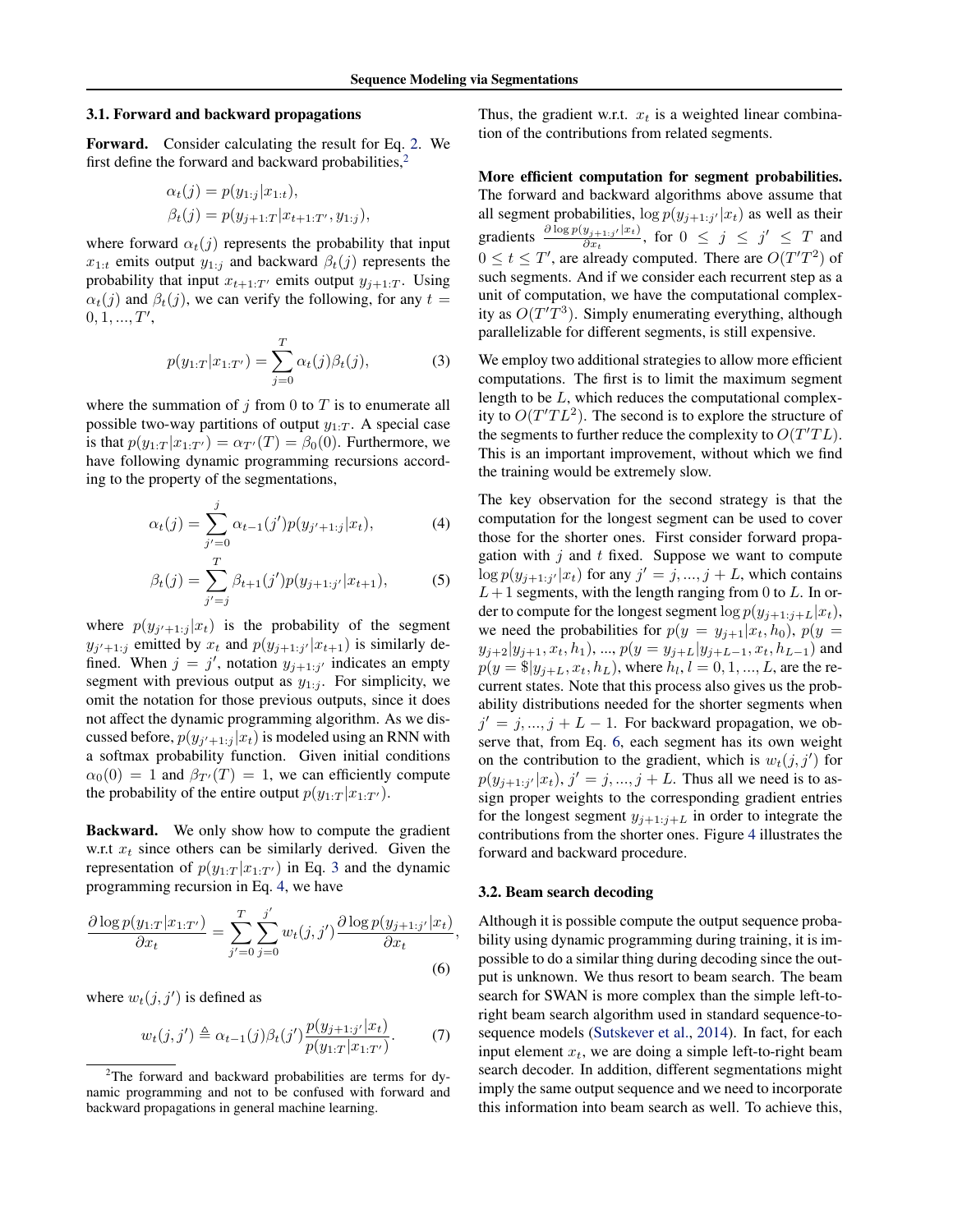<span id="page-4-0"></span>

Figure 4. Illustration for an efficient computation for segments  $y_{j+1:j'}$ ,  $j' = j$ ,  $j + 1, ..., j + L$  with one pass on the longest segment  $y_{j+1:j+L}$ , where V is the vocabulary size and \$ is the symbol for the end of a segment. In this example, we use  $j = 0$  and  $L = 3$ . Thus we have four possible segments  $\{\$\}, \{y_1, \$\}, \{y_1, y_2, \$\}$  and  $\{y_1, y_2, y_3, \$\}$  given input  $x_t$ . (a) Forward pass. Shaded small circles indicate the softmax probabilities needed to compute the probabilities of all four segments. (b) Backward pass. The weights are  $w_{j'} \triangleq w_t(0, j')$  defined in Eq[.7](#page-3-0) for  $j' = 0, 1, 2, 3$  for four segments mentioned above. Shaded small circles are annotated with the gradient values while unshaded ones have zero gradients. For example,  $y_1$  has a gradient of  $w_1 + w_2 + w_3$  since  $y_1$  appears in three segment  $\{y_1, \$\}, \{y_1, y_2, \$\}$  and  $\{y_1, y_2, y_3, \$\}.$ 

each time after we process an input element  $x_t$ , we merge the partial candidates with different segments into one candidate if they indicate the same partial sequence. This is reasonable because the emission of the next input element  $x_{t+1}$  only depends on the concatenation of all previous segments as discussed in Section [2.3.](#page-1-0) Algorithm [1](#page-5-0) shows the details of the beam search decoding algorithm.

# 4. Experiments

In this section, we apply our method to two applications, one unsupervised and the other supervised. These include 1) content-based text segmentation, where the input to our distribution is a vector (constructed using a variational autoencoder for text) and 2) speech recognition, where the input to our distribution is a sequence (of acoustic features).

## 4.1. Content-based text segmentation

This text segmentation task corresponds to an application of a simplified version of the non-sequence-input model in Section [2.1,](#page-0-0) where we drop the term  $\pi(a_{1:t-1})$  in Eq[.1.](#page-1-0)

Model description. In this task, we would like to automatically discover segmentations for textual content. To this end, we build a simple model inspired by latent Dirichlet allocation (LDA) [\(Blei et al.,](#page-8-0) [2003\)](#page-8-0) and neural variational inference for texts [\(Miao et al.,](#page-8-0) [2016\)](#page-8-0).

LDA assumes that the words are exchangeable within a document—"bag of words" (BoW). We generalize this assumption to the segments within each segmentation—"bag of segments". In other words, if we had a pre-segmented document, all segments would be exchangeable. However, since we do not have a pre-segmented document, we assume that for any valid segmentation. In addition, we choose to drop the term  $\pi(a_{1:t-1})$  in Eq[.1](#page-1-0) in our sequence distribution so that we do not carry over information across segments. Otherwise, the segments are not exchangeable. This is designed to be comparable with the exchangeability assumption in LDA, although we can definitely use the carry-over technique in other occasions.

Similar to LDA, for a document with words  $y_{1:T}$ , we assume that a topic-proportion like vector,  $\theta$ , controls the distribution of the words. In more details, we define  $\theta(\zeta) \propto$  $\exp(\zeta)$ , where  $\zeta \sim \mathcal{N}(0, I)$ . Then the log likelihood of words  $y_{1:T}$  is defined as

$$
\log p(y_{1:T}) = \log \mathbb{E}_{p(\zeta)}[p(y_{1:T}|W\theta(\zeta))]
$$
  
\n
$$
\geq \mathbb{E}_{q(\zeta)}[\log p(y_{1:T}|W\theta(\zeta))] + \mathbb{E}_{q(\zeta)}\left[\log \frac{p(\zeta)}{q(\zeta)}\right]
$$

,

where the last inequality follows the variational inference principle [\(Jordan,](#page-8-0) [1999\)](#page-8-0) with variational distribution  $q(\zeta)$ .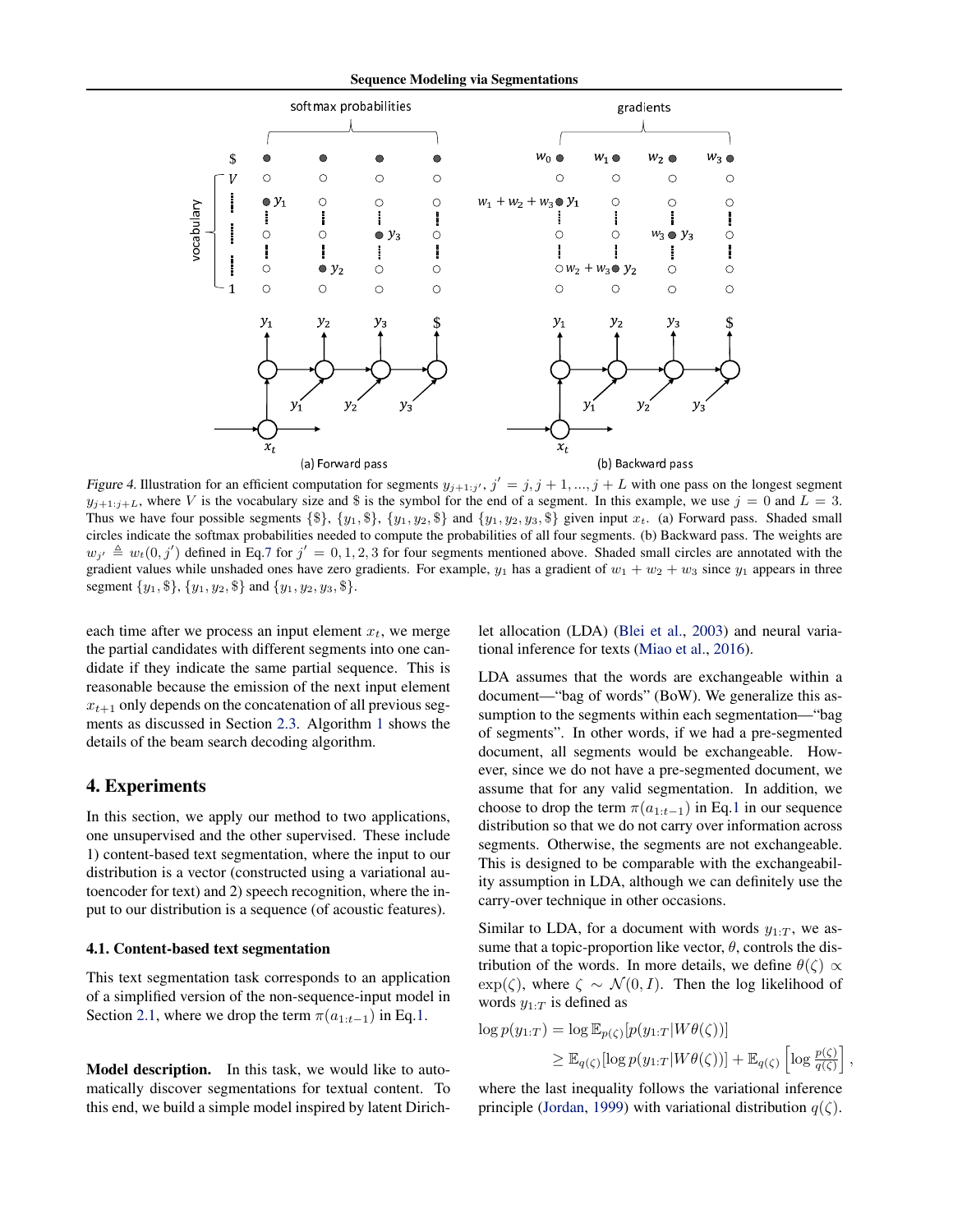<span id="page-5-0"></span>Algorithm 1 SWAN beam search decoding

**Input:** input  $x_{1:T'}$ , beam size B, maximum segment length L,  $\mathcal{Y} = {\emptyset}$  and  $\mathcal{P} = {\emptyset : 1}.$ for  $t = 1$  to  $T'$  do // A left-to-right beam search given  $x_t$ . Set local beam size  $b = B$ ,  $\mathcal{Y}_t = \{\}$  and  $\mathcal{P}_t = \{\}.$ for  $j=0$  to  $L$  do for  $v \in \mathcal{V}$  do Compute the distribution of the next output for current segment,  $p(y_i | \mathbf{y}, x_t)$ . end for if  $j = L$  then // Reaching the maximum segment length. for  $y \in \mathcal{Y}$  do  $\mathcal{P}(\mathbf{y}) \leftarrow \mathcal{P}(\mathbf{y})p(y_j = \$|\mathbf{y}, x_t)$ end for Choose *b* candidates with highest probabilities  $P(y)$ from  $\mathcal Y$  and move them into  $\mathcal Y_t$  and  $\mathcal P_t$ . else Choose a set  $\mathcal{Y}_{\text{tmp}}$  containing b candidates with highest probabilities  $\mathcal{P}(\mathbf{y})p(y_j|\mathbf{y}, x_t)$  out of all pairs  $\{\mathbf{y}, y_j\},$ where  $y \in \mathcal{Y}$  and  $y_i \in \{1, ..., V, \$\}.$ for  $\{{\mathbf y}, y_j\} \in {\mathcal Y}_{\rm tmp}$  do  $\mathcal{P}(\mathbf{y}) \leftarrow \mathcal{P}(\mathbf{y})p(y_j|\mathbf{y}, x_t).$ if  $y_i = $$  then Move y from  $\mathcal Y$  and  $\mathcal P$  into  $\mathcal Y_t$  and  $\mathcal P_t$ .  $b \leftarrow b - 1.$ else  $\mathbf{y} \leftarrow {\{\mathbf{y}, y_j\}}$ end if end for end if if  $b = 0$  then break end if end for Update  $\mathcal{Y} \leftarrow \mathcal{Y}_t$  and  $\mathcal{P} \leftarrow \mathcal{P}_t$ . // Merge duplicate candidates in  $\mathcal{Y}$ . while There exists  $y_i = y_{i'}$  for any  $y_i, y_{i'} \in \mathcal{Y}$  do  $\mathcal{P}(\mathbf{y}_i) \leftarrow \mathcal{P}(\mathbf{y}_i) + \mathcal{P}(\mathbf{y}_{i'})$ Remove  $y_{i'}$  from  $\mathcal{Y}$  and  $\mathcal{P}$ . end while end for

**Return:** output y with the highest probability from  $\mathcal{Y}$ .

Here  $p(y_{1:T} | W\theta(\zeta))$  is modeled as Eq[.1](#page-1-0) with  $W\theta(\zeta)$  as the input vector " $x$ " and  $W$  being another weight matrix. Note again that  $\pi(a_{1:t-1})$  is not used in  $p(y_{1:T} | W\theta(\zeta))$ .

For variational distribution  $q(\zeta)$ , we use variational autoencoder to model it as an inference network [\(Kingma &](#page-8-0) [Welling,](#page-8-0) [2013;](#page-8-0) [Rezende et al.,](#page-8-0) [2014\)](#page-8-0). We use the form similar to [Miao et al.](#page-8-0) [\(2016\)](#page-8-0), where the inference network is a feed-forward neural network and its input is the BoW of the document —  $q(\zeta) \triangleq q(\zeta|\text{BoW}(y_{1:T}))$ .

Predictive likelihood comparison with LDA. We use two datasets including AP (Associated Press, 2, 246 doc-uments) from [Blei et al.](#page-8-0) [\(2003\)](#page-8-0) and CiteULike<sup>3</sup> scientific article abstracts (16, 980 documents) from [Wang & Blei](#page-9-0) [\(2011\)](#page-9-0). Stop words are removed and a vocabulary size of 10, 000 is chosen by tf-idf for both datasets. Punctuations and stop words are considered to be known segment boundaries for this experiment. For LDA, we use the variational EM implementation taken from authors' website.<sup>4</sup>

We vary the number of topics to be 100, 150, 200, 250 and 300. And we use a development set for early stopping with up to 100 epochs. For our model, the inference network is a 2-layer feed-forward neural network with ReLU nonlinearity. A two-layer GRU is used to model the segments in the distribution  $p(y_{1:T} | W\theta(\zeta))$ . And we vary the hidden unit size (as well as the word embedding size) to be 100, 150 and 200, and the maximum segment length  $L$  to be 1, 2 and 3. We use Adam algorithm [\(Kingma & Ba,](#page-8-0) [2014\)](#page-8-0) for optimization with batch size 32 and learning rate 0.001.

We use the evaluation setup from [Hoffman et al.](#page-8-0) [\(2013\)](#page-8-0) for comparing two different models in terms of predictive log likelihood on a heldout set. We randomly choose 90% of documents for training and the rest is left for testing. For each document y in testing, we use first 75% of the words,  $y_{obs}$ , for estimating  $\theta(\zeta)$  and the rest,  $y_{eval}$ , for evaluating the likelihood. We use the mean of  $\theta$  from variational distribution for LDA or the output of inference network for our model. For our model,  $p(\mathbf{y}_{eval}|\mathbf{y}_{obs}) \approx$  $p(\mathbf{y}_{eval}| W \theta(\bar{\zeta}_{obs}))$ , where  $\bar{\zeta}_{obs}$  is chosen as the mean of  $q(\zeta|\mathbf{y}_{obs})$ . Table [1](#page-6-0) shows the empirical results. When the maximum segment length  $L = 1$ , our model is better on AP but worse on CiteULike than LDA. When L increases from 1 to 2 and 3, our model gives monotonically higher predictive likelihood on both datasets, demonstrating that bringing in segmentation information leads to a better model.

Example of text segmentations. In order to improve the readability of the example segmentation, we choose to keep the stop words in the vocabulary, different from the setting in the quantitative comparison with LDA. Thus, stop words are not treated as boundaries for the segments. Figure [5](#page-6-0) shows an example text. The segmentation is obtained by finding the path with the highest probability in dynamic programming.<sup>5</sup> As we can see, many reasonable segments are found using this automatic procedure.

#### 4.2. Speech recognition

We also apply our model to speech recognition, and present results on both phoneme-level and character-level experiments. This corresponds to an application of SWAN described in Section [2.2.](#page-1-0)

<sup>3</sup><http://www.citeulike.org>

<sup>4</sup>[http://www.cs.columbia.edu/˜blei/lda-c/](http://www.cs.columbia.edu/~blei/lda-c/)

 $5$ This is done by replacing the "sum" operation with "max" operation in Eq. [4.](#page-3-0)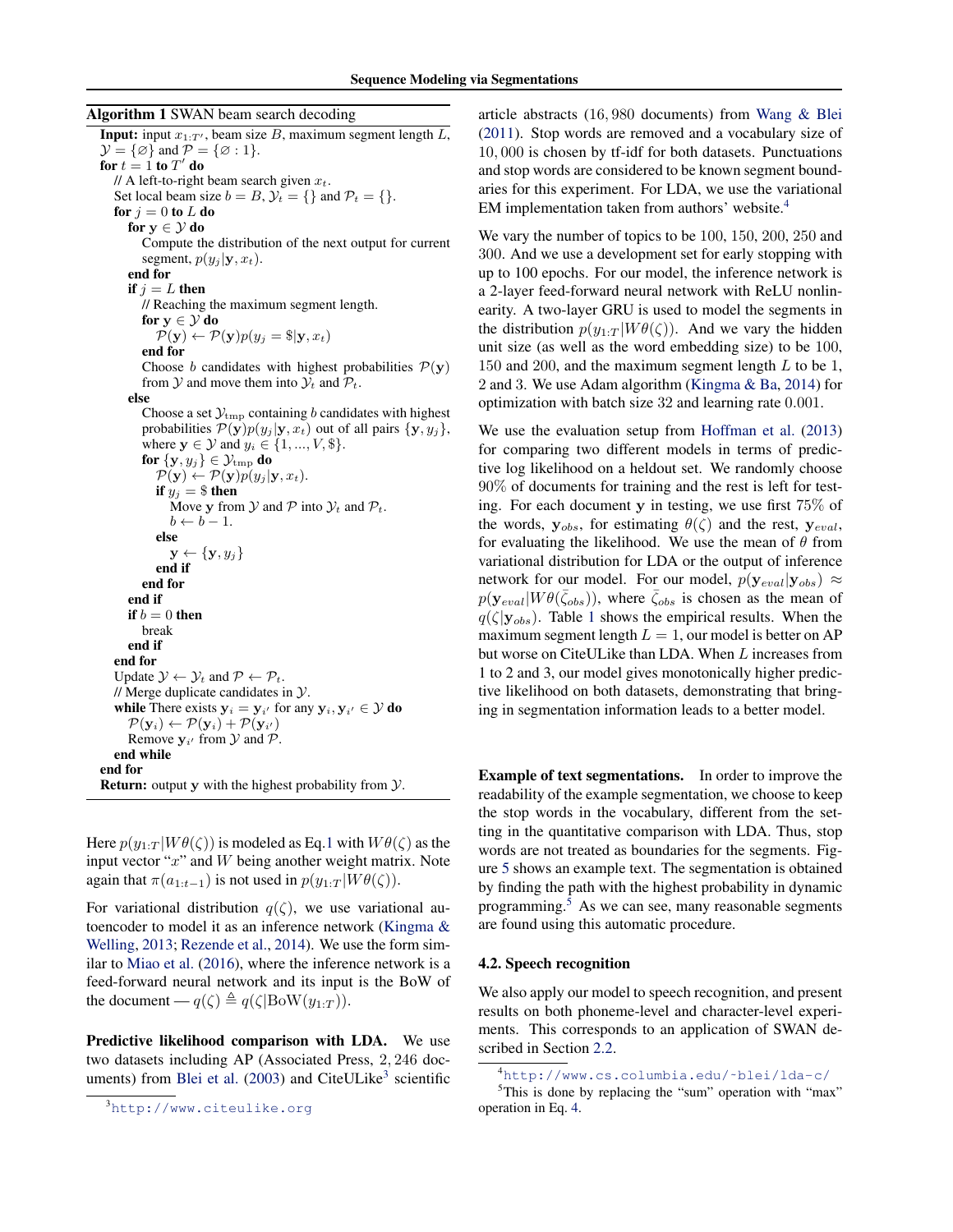| #LDA TOPICS | AP                    | <b>CITEULIKE</b>                                    |
|-------------|-----------------------|-----------------------------------------------------|
|             | $-9.25$               | -7.86                                               |
|             | $-9.23$               | $-7.85$                                             |
|             | $-9.22$               | $-7.83$                                             |
|             | $-9.23$               | $-7.82$                                             |
|             | $-9.22$               | $-7.82$                                             |
|             |                       |                                                     |
| L           | AP                    | <b>CITEULIKE</b>                                    |
| 1           | $-8.42$               | $-8.12$                                             |
| 2           | $-8.31$               | $-7.68$                                             |
| 3           | $-8.29$               | $-7.61$                                             |
|             |                       | $-8.12$                                             |
|             |                       | $-7.67$                                             |
| 3           | $-8.28$               | $-7.60$                                             |
|             |                       | $-8.13$                                             |
|             |                       | $-7.67$                                             |
|             |                       | $-7.61$                                             |
|             | 1<br>2<br>1<br>2<br>3 | $-8.38$<br>$-8.30$<br>$-8.41$<br>$-8.32$<br>$-8.30$ |

<span id="page-6-0"></span>Table 1. Predictive log likelihood comparison. Higher values indicate better results.  $L$  is the maximum segment length. The top table shows LDA results and the bottom one shows ours.

Dataset. We evaluate SWAN on the TIMIT corpus following the setup in [Deng et al.](#page-8-0) [\(2006\)](#page-8-0). The audio data is encoded using a Fourier-transform-based filter-bank with 40 coefficients (plus energy) distributed on a mel-scale, together with their first and second temporal derivatives. Each input vector is therefore size 123. The data is normalized so that every element of the input vectors has zero mean and unit variance over the training set. All 61 phoneme labels are used during training and decoding, then mapped to 39 classes for scoring in the standard way [\(Lee](#page-8-0) [& Hon,](#page-8-0) [1989\)](#page-8-0).

Phoneme-level results. Our SWAN model consists of a 5-layer bidirectional GRU with 300 hidden units as the encoder and two 2-layer unidirectional GRU(s) with 600 hidden units, one for the segments and the other for connecting the segments in SWAN. We set the maximum segment length  $L = 3$ . To reduce the temporal input size for SWAN, we add a temporal convolutional layer with stride 2 and width 2 at the end of the encoder. For optimization, we largely followed the strategy in [Zhang et al.](#page-9-0) [\(2017\)](#page-9-0). We use Adam [\(Kingma & Ba,](#page-8-0) [2014\)](#page-8-0) with learning rate  $4e - 4$ . We then use stochastic gradient descent with learning rate  $3e - 5$  for fine-tuning. Batch size 20 is used during training. We use dropout with probability of 0.3 across the layers except for the input and output layers. Beam size 40 is used for decoding. Table [3](#page-7-0) shows the results compared with some previous approaches. SWAN achieves competitive results without using a separate alignment tool.

#### [Exploitinal laenerative models] [in] [discriminative classifiers]

[Generative probability models] [such as] [hidden Markov models] UNK lprincipled way ofl Itreating missing informationl landl Ivariable length sequences]. [On] [the other hand], [discriminative methods] [such as] [support vector machines] [enable us to] [construct flexible] [decision boundaries] [and] [often result in] [classification] UNK [to that] [of the] [model based approaches]. UNK [should combine these] [two complementary approaches). UNK. Iwe develop) Ia natural way) Iof achievina this) UNK Ideriving kernel functionsl Ifor use inl Idiscriminative methodsl Isuch asl Isupport vector machines] [from] [generative probability models].

Figure 5. Example text with automatic segmentation, obtained using the path with highest probability. Words in the same brackets "[ ]" belong to the same segment. "UNK" indicates a word not in the vocabulary. The maximum segment length  $L = 3$ .

We also examine the properties of SWAN's outputs. We first estimate the *average segment length*<sup>6</sup>  $\ell$  for the output. We find that  $\ell$  is usually smaller than 1.1 from the settings with good performances. Even when we increase the maximum segment length  $L$  to 6, we still do not see a significantly increase of the average segment length. We suspect that the phoneme labels are relatively independent summarizations of the acoustic features and it is not easy to find good phoneme-level segments. The most common segment patterns we observe are 'sil ?', where 'sil' is the silence phoneme label and '?' denotes some other phoneme label [\(Lee & Hon,](#page-8-0) [1989\)](#page-8-0). On running time, SWAN is about 5 times slower than CTC. (Note that CTC was written in CUDA C, while SWAN is written in torch.)

Character-level results. In additional to phoneme-level recognition experiments, we also evaluate our model on the task to directly output the characters like [Amodei et al.](#page-8-0) [\(2016\)](#page-8-0). We use the original word level transcription from the TIMIT corpus, convert them into lower cases, and separate them to character level sequences (the vocabulary includes from 'a' to 'z', apostrophe and the space symbol.) We find that using temporal convolutional layer with stride 7 and width 7 at the end of the decoder and setting  $L = 8$ yields good results. In general, we found that starting with a larger  $L$  is useful. We believe that a larger  $L$  allows more explorations of different segmentations and thus helps optimization since we consider the marginalization of all possible segmentations. We obtain a character error rate (CER) of  $30.5\%$  for SWAN compared to  $31.8\%$  for CTC.<sup>7</sup>

We examine the properties of SWAN for this characterlevel recognition task. Different from the observation from

<sup>&</sup>lt;sup>6</sup>The average segment length is defined as the length of the output (excluding end of segment symbol \$) divided by the number of segments (not counting the ones only containing \$).

As far as we know, there is no public CER result of CTC for TIMIT, so we empirically find the best one as our baseline. We use Baidu's CTC implementation: [https://github.com/](https://github.com/baidu-research/warp-ctc) [baidu-research/warp-ctc](https://github.com/baidu-research/warp-ctc).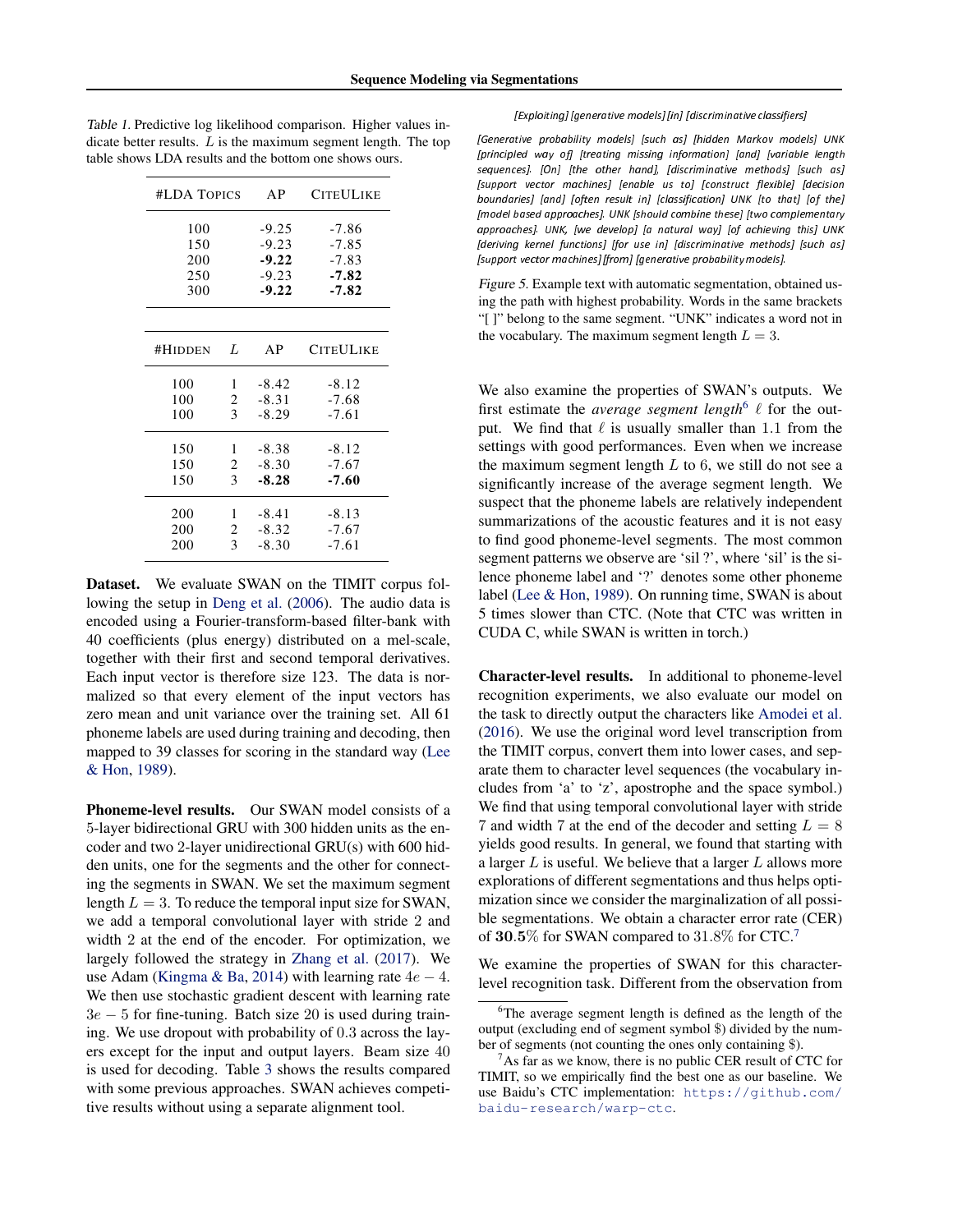<span id="page-7-0"></span>Table 2. Examples of character-level outputs with their segmentations, where ":" represents the segment boundary, " $\square$ " represents the space symbol in SWAN's outputs, the "best path" represents the most probable segmentation given the ground truth, and the "max decoding" represents the beam search decoding result with beam size 1.

| ground truth | one thing he thought nobody knows about it yet                                                                            |
|--------------|---------------------------------------------------------------------------------------------------------------------------|
| best path    | o·ne□·th·i·ng□·he□·th·ou·ght·□·n·o·bo·d·y□·kn·o·w·s□·a·b·ou·t□·i·t□·y·e·t                                                 |
| max decoding | o·ne□·th·a·n·□·he□·th·ou·gh·o·t□·n·o·bo·d·y□·n·o·se□·a·b·ou·t□·a·t□·y·e·t                                                 |
| ground truth | jeff thought you argued in favor of a centrifuge purchase                                                                 |
| best path    | jeff. [ th ou ght ] you [ a r g u ed ] in [ f a vor [ of ] a . [ c en tr i f u ge ] p ur ch a s e                         |
| max decoding | j.a.ff. [ th.or.o.d.y [ d. a. re ] g.i.vi.ng [ ].f.a.ver [ ].of [ ].er.s.e.nt [ ].f.u.ge [ ].p.er.ch.e.s                  |
| ground truth | he trembled lest his piece should fail                                                                                    |
| best path    | he - tre m b - le - d - l - e - s - t - hi - s - p - i - e - ce - sh - oul - d - f - a - i - l                            |
| max decoding | he - I - tr - e - m - b - le $\Box$ - n - e - s - t - $\Box$ - hi - s $\Box$ - p - ea - s - u - de $\Box$ - f - a - i - l |

Table 3. TIMIT phoneme recognition results. "PER" is the phoneme error rate on the core test set.

| Model                                      | PER $(\% )$ |
|--------------------------------------------|-------------|
| BiLSTM-5L-250H (Graves et al., 2013)       | 18.4        |
| <b>TRANS-3L-250H</b> (Graves et al., 2013) | 18.3        |
| Attention RNN (Chorowski et al., 2015)     | 17.6        |
| Neural Transducer (Jaitly et al., 2016)    | 18.2        |
| CNN-10L-maxout (Zhang et al., 2017)        | 18.2        |
| SWAN (this paper)                          | 18.1        |

the phoneme-level task, we find the average segment length  $\ell$  is around 1.5 from the settings with good performances, longer than that of the phoneme-level setting. This is expected since the variability of acoustic features for a character is much higher than that for a phone and a longer segment of characters helps reduce that variability. Table 2 shows some example decoding outputs. As we can see, although not perfect, these segments often correspond to important phonotactics rules in the English language and we expect these to get better when we have more labeled speech data. In Figure 6, we show an example of mapping the character-level alignment back to the speech signals, together with the ground truth phonemes. We can observe that the character level sequence roughly corresponds to the phoneme sequence in terms of phonotactics rules.

Finally, from the examples in Table 2, we find that the space symbol is often assigned to a segment together with its preceding character(s) or as an independent segment. We suspect this is because the space symbol itself is more like a separator of segments than a label with actual acoustic meanings. So in future work, we plan to treat the space symbol between words as a known segmentation boundary that all valid segmentations should comply with, which will lead to a smaller set of possible segments. We believe this will not only make it easier to find appropriate segments, but also significantly reduce the computational complexity.



Figure 6. Spectrogram of a test example of the output sequence, "please take this". Here " $\cdot$ " represents the boundary and  $\Box$  represents the space symbol in SWAN's result. The "phonemes" sequence is the ground truth phoneme labels. (The full list of phoneme labels and their explanations can be found in [Lee & Hon](#page-8-0) [\(1989\)](#page-8-0).) The "best path" sequence is from SWAN. Note that the time boundary is not precise due to the convolutional layer.

# 5. Conclusion and Future work

In this paper, we present a new probability distribution for sequence modeling and demonstrate its usefulness on two different tasks. Due to the generality, it can be used as a loss function in many sequence modeling tasks. We plan to investigate following directions in future work. The first is to validate our approach on large-scale speech datasets. The second is machine translation, where segmentations can be regarded as "phrases." We believe this approach has the potential to bring together the merits of traditional phrasebased translation [\(Koehn et al.,](#page-8-0) [2003\)](#page-8-0) and recent neural machine translation [\(Sutskever et al.,](#page-9-0) [2014;](#page-9-0) [Bahdanau et al.,](#page-8-0) [2014\)](#page-8-0). For example, we can restrict the number of valid segmentations with a known phrase set. Finally, applications in other domains including DNA sequence segmentation [\(Braun & Muller,](#page-8-0) [1998\)](#page-8-0) might benefit from our approach as well.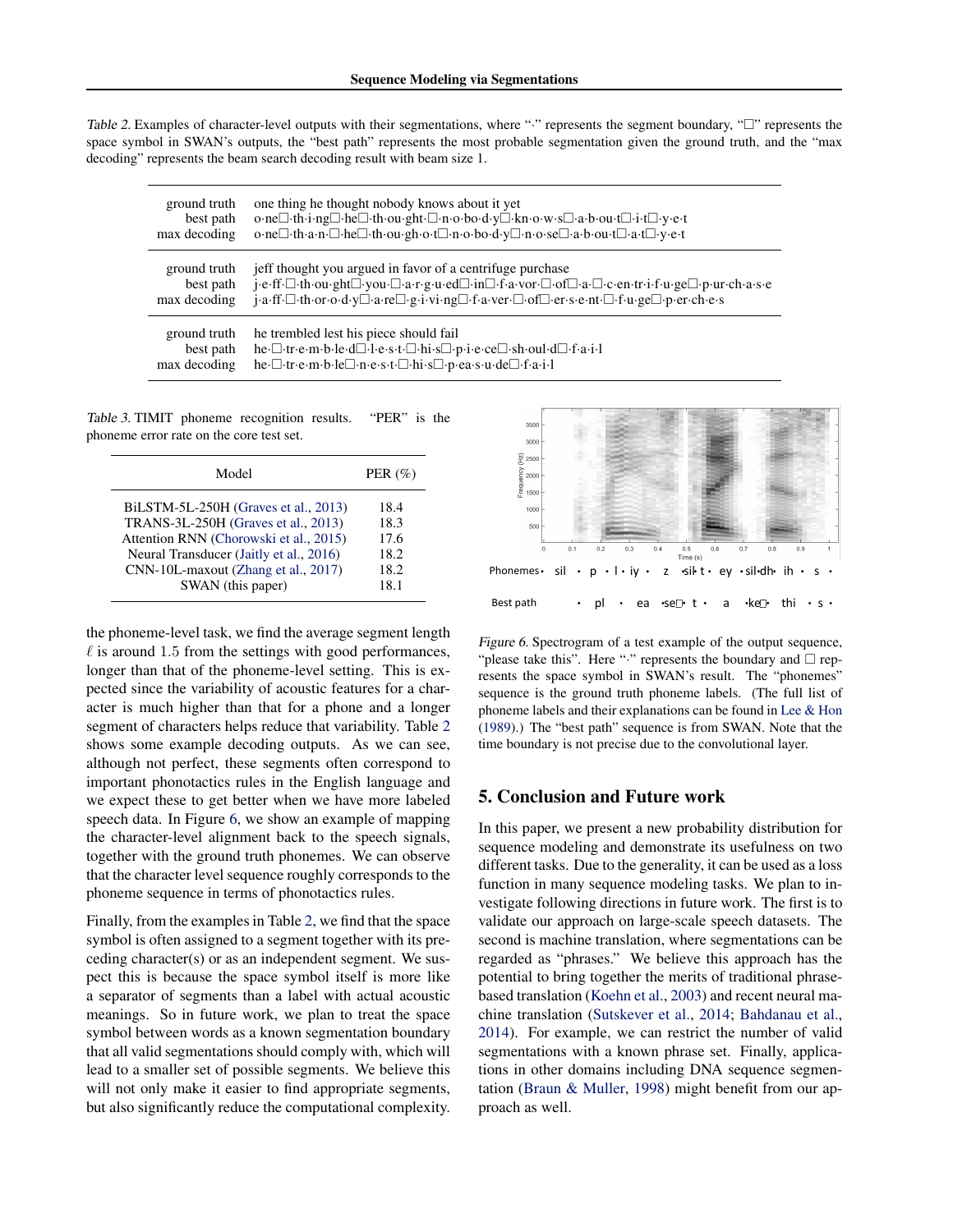# <span id="page-8-0"></span>References

- Amodei, Dario, Anubhai, Rishita, Battenberg, Eric, Case, Carl, Casper, Jared, Catanzaro, Bryan Diamos, Greg, et al. Deep speech 2: End-to-end speech recognition in English and Mandarin. In *Proceedings of the 33rd International Conference on Machine Learning*, pp. 173–182, 2016.
- Bahdanau, Dzmitry, Cho, Kyunghyun, and Bengio, Yoshua. Neural machine translation by jointly learning to align and translate. *arXiv preprint arXiv:1409.0473*, 2014.
- Blei, D., Ng, A., and Jordan, M. Latent Dirichlet allocation. *Journal of Machine Learning Research*, 3:993– 1022, January 2003.
- Braun, Jerome V and Muller, Hans-Georg. Statistical methods for dna sequence segmentation. *Statistical Science*, pp. 142–162, 1998.
- Chorowski, Jan K, Bahdanau, Dzmitry, Serdyuk, Dmitriy, Cho, Kyunghyun, and Bengio, Yoshua. Attention-based models for speech recognition. In *Advances in Neural Information Processing Systems*, pp. 577–585, 2015.
- Chung, Junyoung, Gulcehre, Caglar, Cho, KyungHyun, and Bengio, Yoshua. Empirical evaluation of gated recurrent neural networks on sequence modeling. *arXiv preprint arXiv:1412.3555*, 2014.
- Deng, Li and Jaitly, Navdeep. Deep discriminative and generative models for speech pattern recognition. *Chapter 2 in Handbook of Pattern Recognition and Computer Vision (Ed. C.H. Chen)*, pp. 27–52, 2015.
- Deng, Li, Yu, Dong, and Acero, Alex. Structured speech modeling. *IEEE Trans. Audio, Speech, and Language Processing*, pp. 1492–1504, 2006.
- Graves, Alex. Sequence transduction with recurrent neural networks. *arXiv preprint arXiv:1211.3711*, 2012.
- Graves, Alex. Generating sequences with recurrent neural networks. *arXiv preprint arXiv:1308.0850*, 2013.
- Graves, Alex, Fernández, Santiago, Gomez, Faustino, and Schmidhuber, Jürgen. Connectionist temporal classification: labelling unsegmented sequence data with recurrent neural networks. In *Proceedings of the 23rd international conference on Machine learning*, pp. 369–376. ACM, 2006.
- Graves, Alex, Mohamed, Abdel-rahman, and Hinton, Geoffrey. Speech recognition with deep recurrent neural networks. In *IEEE International Conference on Acoustics Speech and Signal Processing (ICASSP),*, pp. 6645– 6649. IEEE, 2013.
- Hochreiter, Sepp and Schmidhuber, Jürgen. Long shortterm memory. *Neural Computation*, 9(8):1735–1780, 1997.
- Hoffman, M., Blei, D., Wang, C., and Paisley, J. Stochastic variational inference. *Journal of Machine Learning Research*, 14(1303–1347), 2013.
- Jaitly, Navdeep, Le, Quoc V, Vinyals, Oriol, Sutskever, Ilya, Sussillo, David, and Bengio, Samy. An online sequence-to-sequence model using partial conditioning. In *Advances in Neural Information Processing Systems*, pp. 5067–5075, 2016.
- Jordan, Michael (ed.). *Learning in Graphical Models*. MIT Press, Cambridge, MA, 1999.
- Kingma, Diederik and Ba, Jimmy. Adam: A method for stochastic optimization. *arXiv preprint arXiv:1412.6980*, 2014.
- Kingma, Diederik P and Welling, Max. Auto-encoding variational Bayes. *arXiv preprint arXiv:1312.6114*, 2013.
- Koehn, Philipp, Och, Franz Josef, and Marcu, Daniel. Statistical phrase-based translation. In *Proceedings of the 2003 Conference of the North American Chapter of the Association for Computational Linguistics on Human Language Technology-Volume 1*, pp. 48–54. Association for Computational Linguistics, 2003.
- Kong, Lingpeng, Dyer, Chris, and Smith, Noah A. Segmental recurrent neural networks. *arXiv preprint arXiv:1511.06018*, 2015.
- Lee, Kai-Fu and Hon, Hsiao-Wuen. Speaker-independent phone recognition using hidden markov models. *IEEE Transactions on Acoustics, Speech, and Signal Processing*, 37(11):1641–1648, 1989.
- Miao, Yishu, Yu, Lei, and Blunsom, Phil. Neural variational inference for text processing. In *Proceedings of the 33rd International Conference on Machine Learning*, pp. 1727–1736, 2016.
- Rezende, Danilo Jimenez, Mohamed, Shakir, and Wierstra, Daan. Stochastic backpropagation and approximate inference in deep generative models. In *Proceedings of the 31st International Conference on Machine Learning*, pp. 1278–1286, 2014.
- Sarawagi, Sunita and Cohen, William W. Semi-markov conditional random fields for information extraction. In *In Advances in Neural Information Processing Systems 17*, pp. 1185–1192, 2004.